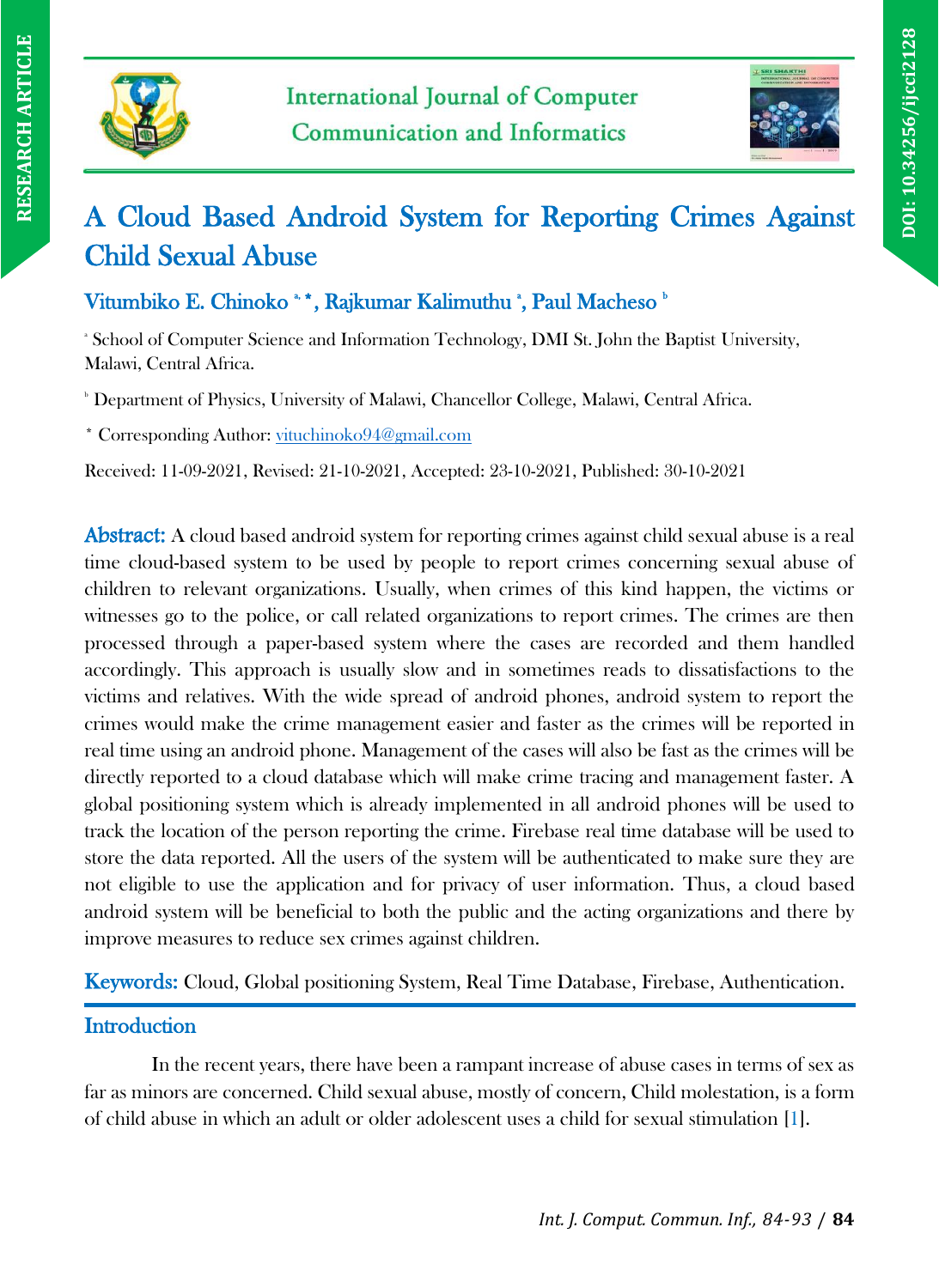Types of child sexual abuse include engaging in sexual activities with a child, indecent exposure (of the genitals, female nipples, etc.), child grooming [2], and child sexual exploitation, including using a child to produce child pornography [1].

The legal definition of child generally refers to a minor, otherwise known as a person younger than the age of majority [2]

Different solutions have been brought forward by different concerned organisations and people in order to fight against these issues. This project aims to propose a better solution in trying to combat child sexual abuse issues using an android application. Here, a cloud based android system will be developed where the victims or even anyone surrounding the crime incedent place or who has knowledge of the developed situation will be able to report the case to the concerned organization which deals with issues of child sexual abuse cases directly through an android phone. Two applications will be developed, one for the reporting side while one will be for the concerned organization side for them to retrieve the reported data. The two applications will be connected through a cloud database and hence data will be reported and be retrieved in real time which will prompt the organization to act in time.

# Related Work

In this survey systematic literature review process is issued. First of all, we tried to search for recent relevant papers, presentations, research report and policy documents that were broadly related to crime reporting and child sexual abuse as whole. For this project, 8 papers were taken into account, in additional to the base paper or the whole project.

| <b>No</b>    | Paper Name and                                                                                   | <b>Discription</b>                                                                                                                                                                                                                                                                                 | Advantage                                                                                                                 | <b>Disadvantage</b>                                                                                       |
|--------------|--------------------------------------------------------------------------------------------------|----------------------------------------------------------------------------------------------------------------------------------------------------------------------------------------------------------------------------------------------------------------------------------------------------|---------------------------------------------------------------------------------------------------------------------------|-----------------------------------------------------------------------------------------------------------|
|              | Techniques.                                                                                      |                                                                                                                                                                                                                                                                                                    |                                                                                                                           |                                                                                                           |
| $\mathbf{1}$ | Godlin Jesil, Rajat Basant,<br>Pratishvir<br>Crime Reporting System Using<br>Android Application | A new area where mobile<br>integrated with technology is<br>useful for crime reporting since<br>readily accessible information<br>is not available at any point in<br>investigation this is a key<br>drawback for communication<br>in police department. Thus,<br>using cloud, we will try to make | is<br>1.Ht<br>more<br>reliable when the<br>internet<br>1S<br>working and easy<br>detect.<br>2. Real<br>time<br>processing | 1. It is expensive.<br>2.It need more<br>hardware<br>and<br>software<br>management<br>3. It need internet |
|              |                                                                                                  | all the information related to<br>the criminals available on the<br>Android Application to the<br>police<br>during<br>their<br>investigation<br>which<br>would<br>speed-up the entire process of<br>tracking down the criminals.                                                                   |                                                                                                                           |                                                                                                           |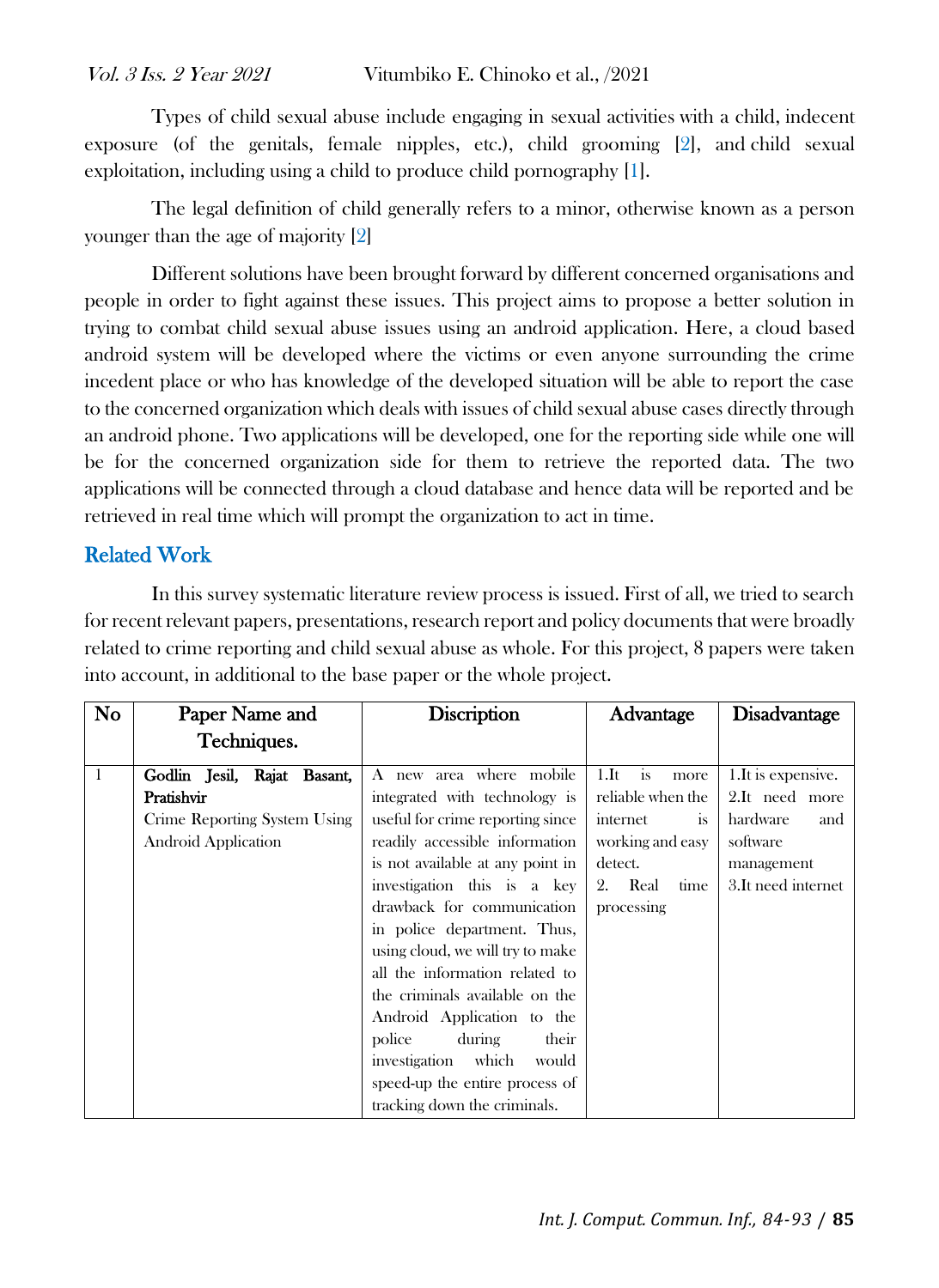| $\mathbf 2$      | Mark Phil B. Pacot                  | Mobile Based Crime Mapping                                      | 1. It is fast and | $1$ .it<br>requires |
|------------------|-------------------------------------|-----------------------------------------------------------------|-------------------|---------------------|
|                  | Mobile Based Crime Mapping          | and Event Geography Analysis                                    | more reliable     | internet access.    |
|                  | and Event Geography Analysis        | for Caraga Region play a                                        |                   |                     |
|                  | for CARAGA                          | significant role in ensuring                                    |                   | 2. there is need to |
|                  |                                     | peaceas well as security of lives                               |                   | purchase<br>some    |
|                  |                                     | and properties of its citizenry.                                |                   | hardware            |
|                  |                                     | To address this goal,<br>the                                    |                   |                     |
|                  |                                     | researcher<br>designed<br>an                                    |                   |                     |
|                  |                                     | innovative way through web                                      |                   |                     |
|                  |                                     | and mobile technology to                                        |                   |                     |
|                  |                                     | predict would be incident and                                   |                   |                     |
|                  |                                     | crime commission for analysis                                   |                   |                     |
|                  |                                     | and preventive actions. It also                                 |                   |                     |
|                  |                                     | has a participatory community                                   |                   |                     |
|                  |                                     | in terms of crime reporting                                     |                   |                     |
|                  |                                     | using mobile application for                                    |                   |                     |
|                  |                                     | the immediate response of                                       |                   |                     |
|                  |                                     | local government authorities.                                   |                   |                     |
| $\boldsymbol{3}$ | <b>Theodoros</b><br>Junhua<br>Chen, | In this paper, they investigated                                | 1. The issues of  | 1.The need use      |
|                  | Spyridopoulos,<br>Panagiotis        | definition of privacy,<br>the                                   | data privacy and  | of internet wasn't  |
|                  | Andriotis, Robert Ludwiniak,        | privacy abuse behavior, and the                                 | security<br>was   | properly            |
|                  | Gordon Russell January 2015         | privacy abuse in Android                                        | analysed<br>and   | addressed           |
|                  | Real-Time<br>Monitoring<br>of       | systems, which may be very                                      | implemented       |                     |
|                  | Privacy Abuses and Intrusion        | useful for identifying<br>the                                   | successfully      |                     |
|                  | Detection in Android System         | malicious apps from 'normal'                                    |                   |                     |
|                  |                                     | apps. They also investigated                                    |                   |                     |
|                  |                                     | injection<br>the<br>technology,<br>service binding, and service |                   |                     |
|                  |                                     | proxy in Android system,                                        |                   |                     |
|                  |                                     | which are widely used by                                        |                   |                     |
|                  |                                     | normal apps to steal privacy                                    |                   |                     |
|                  |                                     | information.<br>$\mathbf{A}$<br>real-time                       |                   |                     |
|                  |                                     | monitoring system (app) is                                      |                   |                     |
|                  |                                     | developed on Android system                                     |                   |                     |
|                  |                                     | to monitor potential privacy                                    |                   |                     |
|                  |                                     | data abuse. The app is able to                                  |                   |                     |
|                  |                                     |                                                                 |                   |                     |
|                  |                                     | monitor permission requests                                     |                   |                     |
|                  |                                     | for all installed apps as well as                               |                   |                     |
|                  |                                     | analyze the potential privacy                                   |                   |                     |
|                  |                                     | abuse behaviors.                                                |                   |                     |
| 4                | E.<br>Mary<br>Ann<br>Ignaco         | The<br>study<br>entitled                                        | 1.Helped<br>to    | $1.$ Need internet  |
|                  | September 2019                      | "Development<br>of<br>Mobile                                    | reduce the crime  | connection          |
|                  | Development<br>of<br>Mobile         | Application<br>for<br>Incident                                  | rate<br>in        | 2.Supports only     |
|                  | for<br>Application<br>Incident      | Reporting" is an application                                    | Philippines       | up to version $6.0$ |
|                  | Reporting                           | that aimed to report and                                        |                   | android phones      |
|                  |                                     | respond to crime incidents that<br>may occur in the Philippines |                   |                     |
|                  |                                     |                                                                 |                   |                     |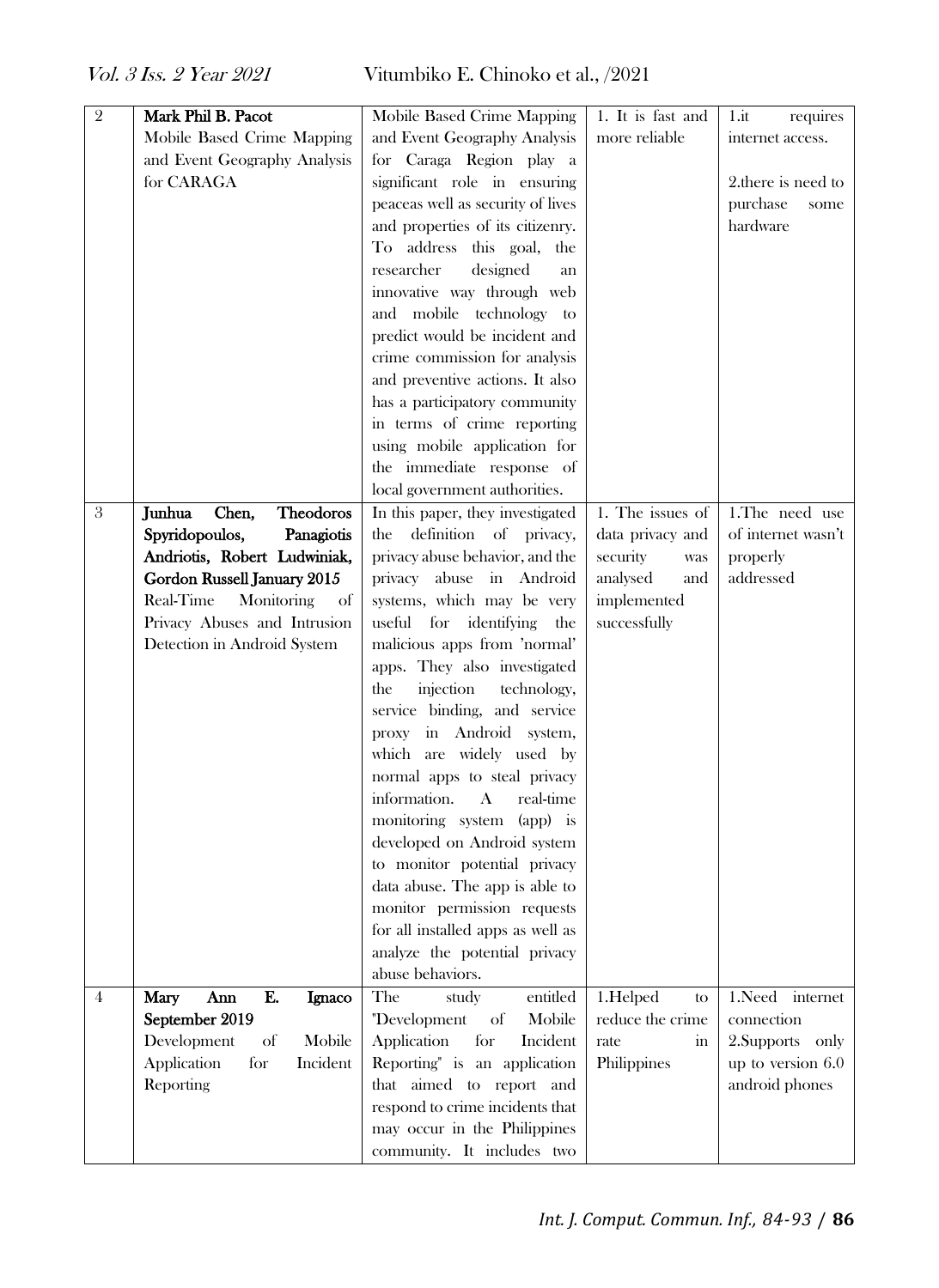| 5              | Paul M. Wambugu<br>Application of Mobile Phone in<br>Crime<br>Prevention<br>Within<br>Central Division, Nairobi City<br>County                                                                                             | main applications such as<br>Crime<br>Reporting,<br>Crime<br>Responder and the website.<br>Crime<br>The<br>Reporting<br>application used by the victim<br>or witness, to submit an<br>incident report with photos that<br>are then coordinated to either<br>the nearest barangay or police<br>station.<br>The study sought to establish<br>application of mobile phones<br>applications by police officers<br>in crime prevention in Central<br>Police Division, Nairobi City<br>County. Application of mobile<br>phone in the police service is<br>underutilized<br>making<br>the<br>organization not to fully benefit<br>from its usage. Understanding<br>of<br>mobile<br>phone<br>use<br>applications by the police<br>assist<br>officers<br>may<br>the<br>organization<br>$\operatorname{in}$<br>crime<br>prevention efforts. Due to its<br>ability to engage consumers in<br>a timely and direct manner at<br>low costs, mobile<br>phone<br>applications are relevant for the<br>police organization. | 1. it fasten the<br>process of crime<br>reporting<br>and<br>recording                                              | 1.The<br>application need<br>internet<br>connection                     |
|----------------|----------------------------------------------------------------------------------------------------------------------------------------------------------------------------------------------------------------------------|------------------------------------------------------------------------------------------------------------------------------------------------------------------------------------------------------------------------------------------------------------------------------------------------------------------------------------------------------------------------------------------------------------------------------------------------------------------------------------------------------------------------------------------------------------------------------------------------------------------------------------------------------------------------------------------------------------------------------------------------------------------------------------------------------------------------------------------------------------------------------------------------------------------------------------------------------------------------------------------------------------|--------------------------------------------------------------------------------------------------------------------|-------------------------------------------------------------------------|
| 6              | William P. Rey, Neil Anne S.<br>Balderama,<br>Sebastianne<br>L.<br>Hipolan,<br>Arney Azzih<br>C.<br>Salayon<br><b>MELDEN: An Android Based</b><br>Mobile<br>Crime<br>Reporting<br>Applicatio<br>Using<br>Crowd<br>sourcing | Melden is an Android Based<br>mobile<br>crime<br>reporting<br>application<br>that<br>uses<br>crowdsourcing<br>allow<br>to<br>individuals to report various<br>street crime with the reports<br>directing to barangay officials.                                                                                                                                                                                                                                                                                                                                                                                                                                                                                                                                                                                                                                                                                                                                                                            | 1.Fast, easy and<br>Reliable                                                                                       | $2.$ It<br>needs<br>an<br>internet<br>connection                        |
| $\overline{7}$ | Pranjal Gupta, Danish Ahmad<br>Khan, Pankaj Agarwal<br>Live Crime Reporting                                                                                                                                                | Application that gives add-on<br>advantages over Reporting the<br>live crime along with the e-<br>logging of complaints from<br>within the application.                                                                                                                                                                                                                                                                                                                                                                                                                                                                                                                                                                                                                                                                                                                                                                                                                                                    | 1. providing the<br>assistance in case<br>of locating the<br>nearest hospitals<br>broad<br>the<br>to<br>victim to. | 1.Requires<br>hardware<br>and<br>software<br>management and<br>purchase |
| 8              | R.Dhinakaran; R. Ambikapathy<br>June 22, 2020<br>Android Based Crime<br><b>Reporting System Using</b>                                                                                                                      | Android<br>Crime<br>based<br>Reporting System is an online<br>crime reporting system to<br>engage public. In our society,                                                                                                                                                                                                                                                                                                                                                                                                                                                                                                                                                                                                                                                                                                                                                                                                                                                                                  | 1.it can benefit<br>the public as well<br>as the police                                                            | 2. It requires an<br>internet<br>connection                             |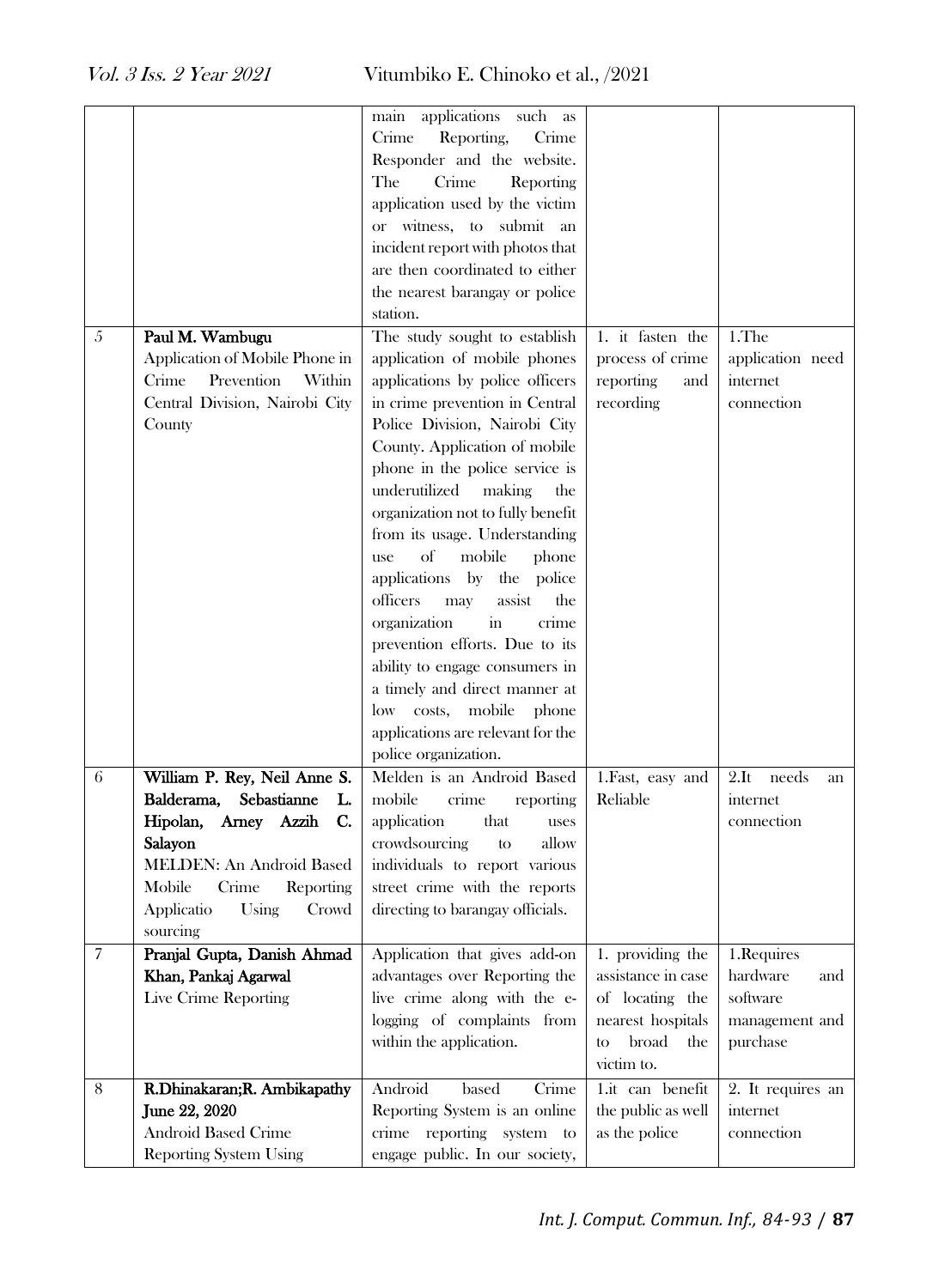| Firebase | usually people have to go to $\vert$ 2.it encourages |  |
|----------|------------------------------------------------------|--|
|          | police station to complain fast and formal           |  |
|          | about their reports, however   communication         |  |
|          | here we design an online crime                       |  |
|          | reporting system for the benefit                     |  |
|          | of public.                                           |  |

# Problem Statement

In as far as many applications have been developed to help in the process of fighting crimes as perceived in the literature review in the table, there is in no application that has been directly developed to deal with crimes concerning child sexual abuse. Child sexual abuse cases are increasing each and every day in the world and hence combating this through technology is now a necessity.

# Objectives and Contribution

The main objective of this project is to develop a user-friendly system for reporting crimes specifically concerning child sexual abuse. The other objectives include:

- ➢ Make management of child sexual abuse crimes easy and fast
- $\triangleright$  Fast response to child sexual abuse crimes
- $\triangleright$  Fight child sexual abuse

The system will be able to help in the fight against child sexual abuse which is on the rampant now in the world.

# **Methodology**

In order to achieve the outlined objectives, the project will be deployed through the following detailed models will be used.

- 1. The application will contain two main modules, one for the Admin and one for the users to report the crimes.
- 2. Registration for users: every user whether admin or general user has to be registered in the system to allow him/ her to access the application. A security code will be used to allow the user to register as an admin and the codes will be uploaded in the admin database and stored by the organization. Using firebase authentication each user has to be registered.
- 3. Storage service: since the crimes will be uploaded and the user information will also be uploaded to a cloud database, Firebase/ Microsoft azure storage service will be employed to offer storage for the crimes and the whole database of users.
- 4. Location: A Global Positioning System (GPS) module will also be used in order to keep track of where a user is reporting the crime from.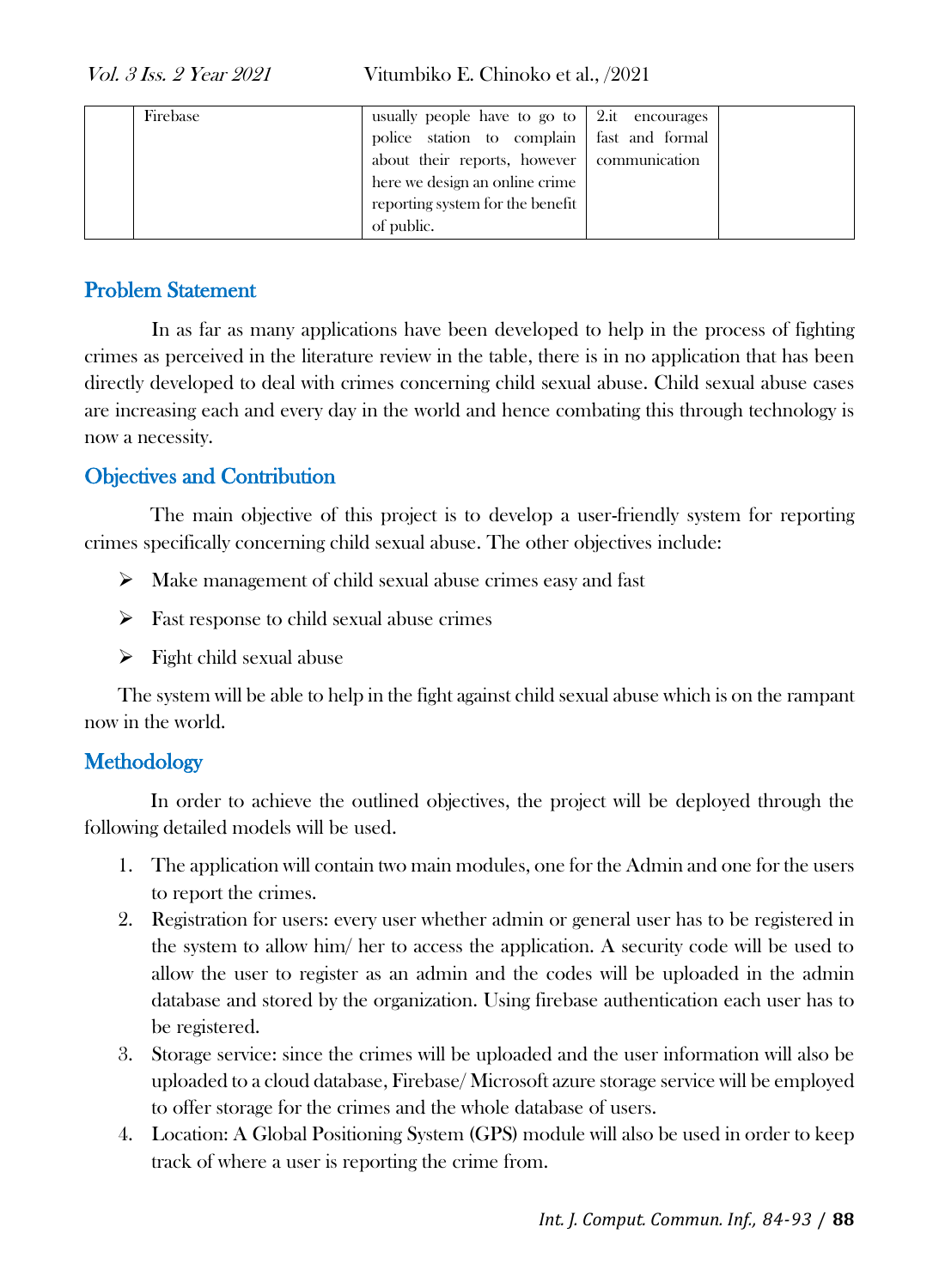The Objective is to develop a user-friendly crime reporting application the general public will be able to report crimes concerning sexual abuse against children. Here anyone can register and report crimes to concerned organizations in real time and the admins at the organizations will access the reported crime and act on them accordingly. A centralized real time cloud database will be used to serve the whole system {user application and Admin application} for data storage and processing. User's data can be maintained in a confidential way for validity and integrity.

The system design includes multiple diagrams such as the architecture diagram which emphasizes on the overall design of the system operations that describes the structure, behavior and more views and analysis of performance. In logical design the input and output of data in the system pertains an abstract representation of how data flows. It includes entity-relationship diagrams (E-R diagrams). While physical design dwells much on how input and output are explained relating to the data is feed to the system for verifications/authentication, and how it is processed and displayed. Divided into many parts systems design gives a glimpse of how the project will look like to the user's point of view. In this system, we use system architecture just to show how the system coordinates.

# System Architecture

System architecture is the process of defining the components, modules, interfaces and data for a system to satisfy specified requirements. The following is the architecture for the system.



Figure 1. Overall System Architecture

# Algorithm and Techniques

# Model View Controller (Mvc)

Model–view–controller is a software design pattern commonly used for developing user interfaces that divides the related program logic into three interconnected elements. This is done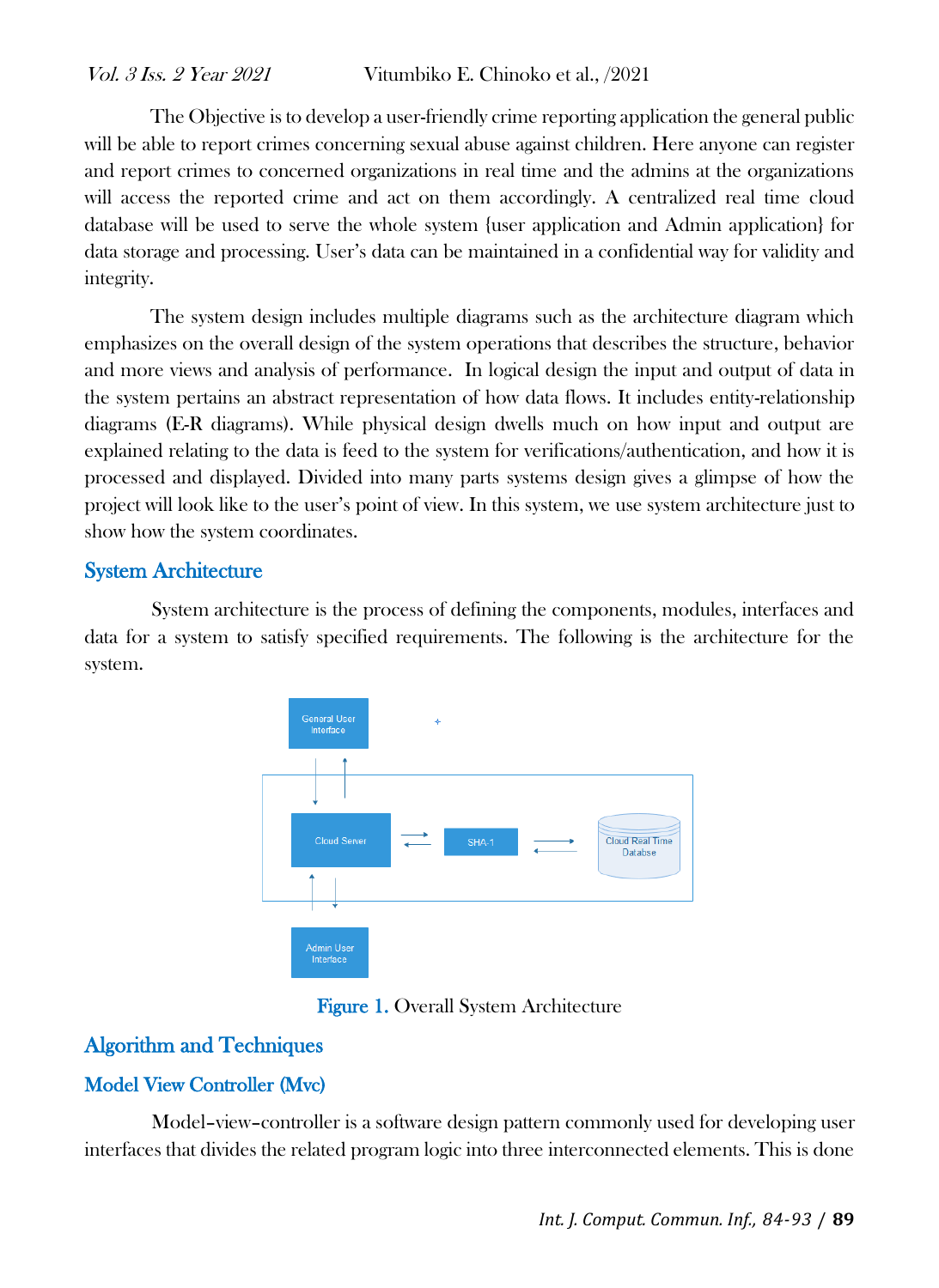to separate internal representations of information from the way's information is presented to and accepted from the user [4].

In taking user details, crime details, we have used the MVC technique in which a special java class {Helper class} implemented to act as the model to allow processing of details for many users. The XML files are used as the VIEW to display the details to the user interface. Firebase real time database is used for the backend processing and storing of data for the whole application [4-8].

The diagram below depicts an MVC model



#### Multi Factor Authentication

Two-factor authentication (2FA) is a way to add additional security to your account. The first "factor" is your usual password that is standard for any account. The second "factor" is a verification code retrieved from an app on a mobile device or computer. 2FA is conceptually similar to a security token device that banks in some countries require for online banking. Other names for 2FA systems include OTP (one-time password) and TOTP (Time-based One-time Password algorithm).

# Results and Output

This section presents the findings and results regarding the study. The pictures below depict the output of the system images after it is successfully tested and implemented.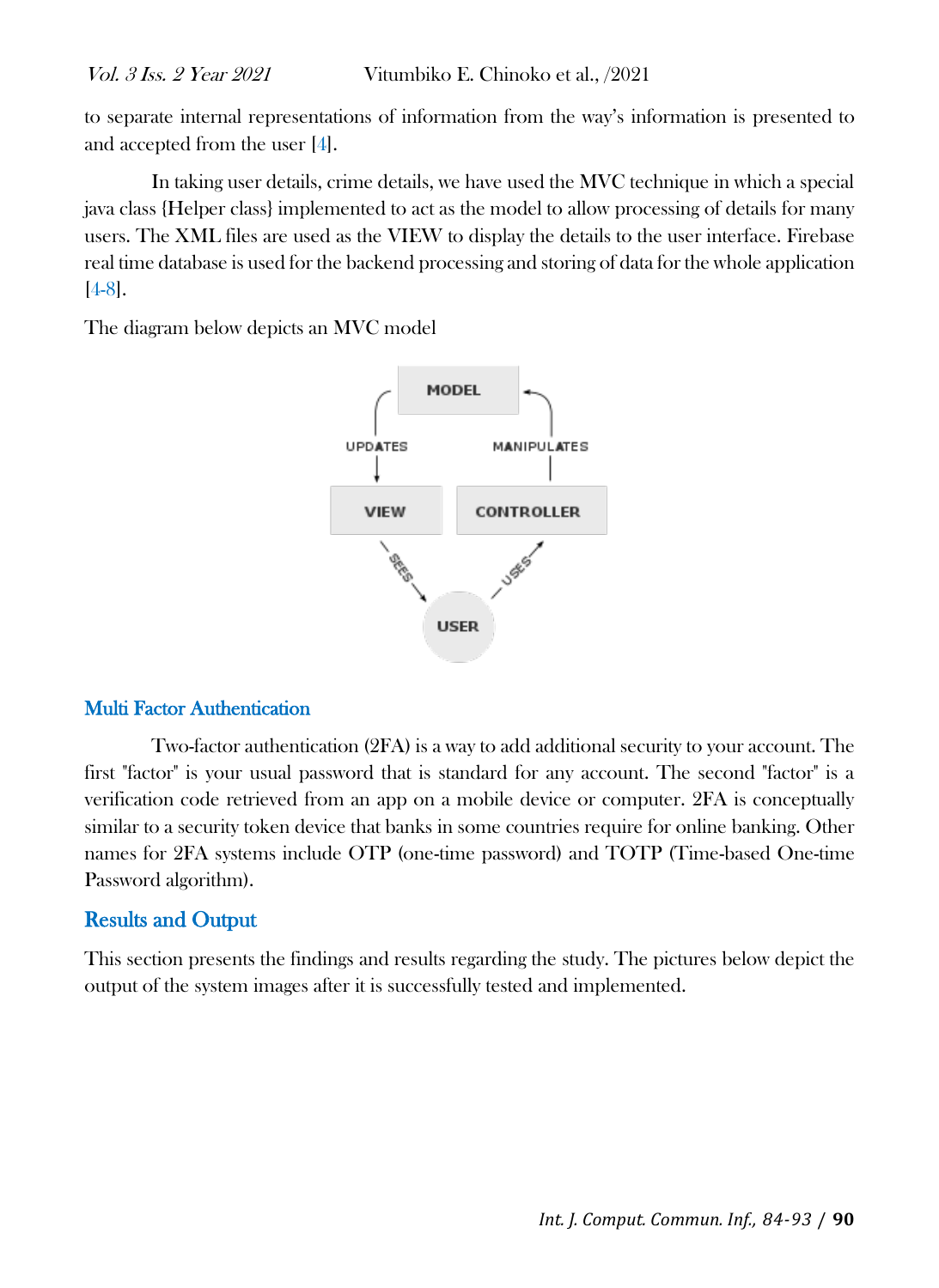

Figure 2. Welcome Page



Figure 3: User Log in page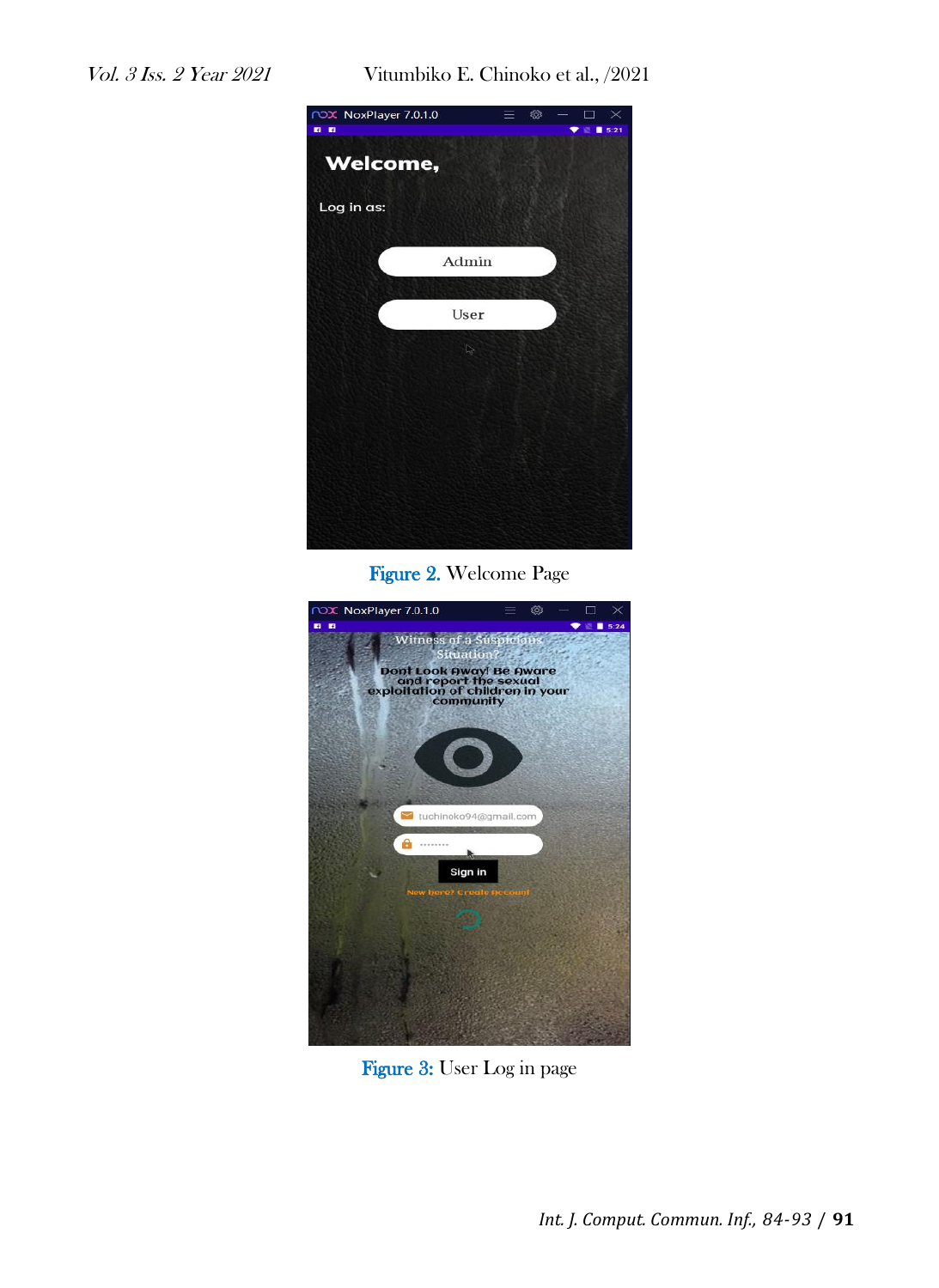

Figure 4. User Home page